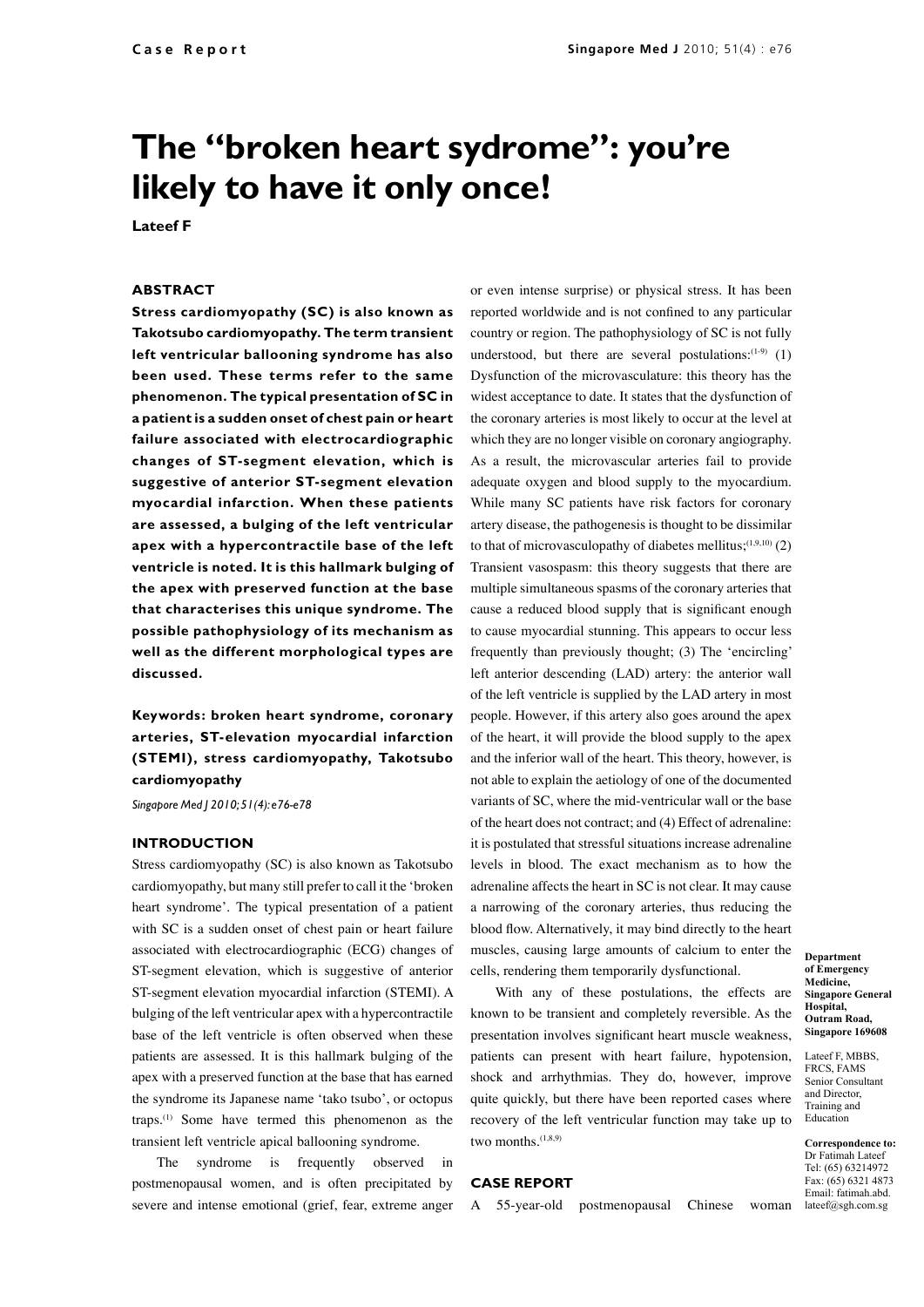presented at the Emergency Department (ED) with severe, compressive, central chest pain, which radiated to her left arm and left upper back. There were associated cold sweats and giddiness, as well as shortness of breath. The patient had felt faint before her arrival at the ED. All these symptoms appeared within ten minutes after she had a heated argument with her family members. The patient had a history of hyperlipidaemia and was compliant with her medication.

Physical examination did not show any evidence of an irregular pulse, heart failure or other abnormalities. The patient was not pale and her vital signs were stable. Her chest pain score was five out of a maximum score of ten. Immediate 12-lead ECG showed ST-segment elevation in leads V2–V6. The patient was managed using the standard STEMI acute coronary syndrome protocol. Blood tests were conducted and sent STAT to the laboratory. The full blood count, urea and electrolytes, glucose level and coagulation profile were all normal. The troponin T level was elevated at 1.16 (normal:  $< 0.01$ )  $\mu$ m/l. The patient's chest radiograph was normal and did not show any evidence of heart failure or cardiomegaly.

Aspirin and clopidogrel were administered, and nitroglycerine infusion was commenced for the chest pain. The cardiac catheterisation laboratory and interventional staff were activated immediately, while informed consent was being obtained for balloon angioplasty.

The patient's door-to-ECG and door-to-balloon times were 4 minutes and 23 minutes, respectively. Her coronary angiography showed normal coronary arteries, but a pathognomonic wall motion abnormality was noted. Although the base of the left ventricle was contracting normally, the apical portion had 'ballooned' out and was akinetic. Significant wall motion abnormality without any significant coronary plaque or obstruction was noted. The patient's ejection fraction (EF) was 48% at that time.

The procedure was completed and the patient was sent to the intensive care unit for monitoring. She recovered well and her troponin levels decreased gradually. She was discharged three days post operation. Repeat echocardiography after three weeks showed the EF to be 56%.

## **DISCUSSION**

Our patient is a good illustration of the SC syndrome. She presented as a classical case of acute myocardial infarction, precipitated by an emotionally stressful situation and with classical ST-elevation on her 12-lead ECG. The patient was also postmenopausal, among whom the described phenomenon appears to be more common. The initial treatment rendered in the ED was similar to that in any case with ST-elevation acute coronary syndrome. The diagnosis was made when the patient underwent angiographic studies, which also confirmed an absence of obstructive coronary artery disease. Mortality from this condition is low, and no cases of recurrent attacks have been reported in the literature.(7,9)

In a systematic review by Pilgrim and Wyss, the transient left ventricular apical ballooning syndrome was observed in 0.7%–2.5% of patients with suspected acute coronary syndrome. It affected women in 90.7% of the cases (95% confidence interval [CI] 88.2%–93.2%), with a mean age of 62–76 years. The most common presentations included chest pain (83.4%, 95% CI 80%– 86.7%) and dyspnoea (20.4%, 95% CI 16.3%–24.5%). The ECG on admission showed ST-elevation in 71.1% (95% CI 67.2%–75.1%) of cases and was usually accompanied by mild elevation of the troponin levels in 85% (95% CI 80.8%–89.1%). The left ventricular function and ejection fraction improved from 20%–49.9% to 59%–76% within a mean time of  $7-37$  days.<sup>(9)</sup>

In a study on 107 SC patients by Singh et al, it was observed that different regions of the myocardium were affected by the ballooning process: postero-basal 1%, basal and mid-ventricular 1%, diaphragmatic 2%, localised apical 2%, anterolateral 11%, complete midventricular 29% and the classical apical variant (called Takotsubo) made up 54%. The localised and complete mid-ventricular variants had a younger median age at presentation (64 vs. 71 years,  $p = 0.008$ ) and a higher median left ventricular ejection fraction (45% vs. 35%, p  $= 0.006$ ) compared to the classical variant, with a similar baseline exposure to stressors, risk factors and in-hospital complications.(10)

Emotional stress often precipitates SC. At presentation, patients with SC tend to have higher plasma cathecholamines levels than those with Killip Class III acute myocardial infarction (AMI) (median levels 1,264 pg/ml vs. 376 pg/ml, p < 0.005) in a series by Wittenstein et al.(11) This information, however, has been derived from a small observational case series.

Focal myocytolysis is believed to be the origin of SC. No microbiological agents have been found to be associated with it. The pathological changes in the myocardium have not been demonstrated in 'stunned myocardium', and the infiltration of small mononuclear cells has been documented. This makes SC likely to be a type of inflammatory heart disease rather than a coronary artery disease.<sup>(6,8)</sup>